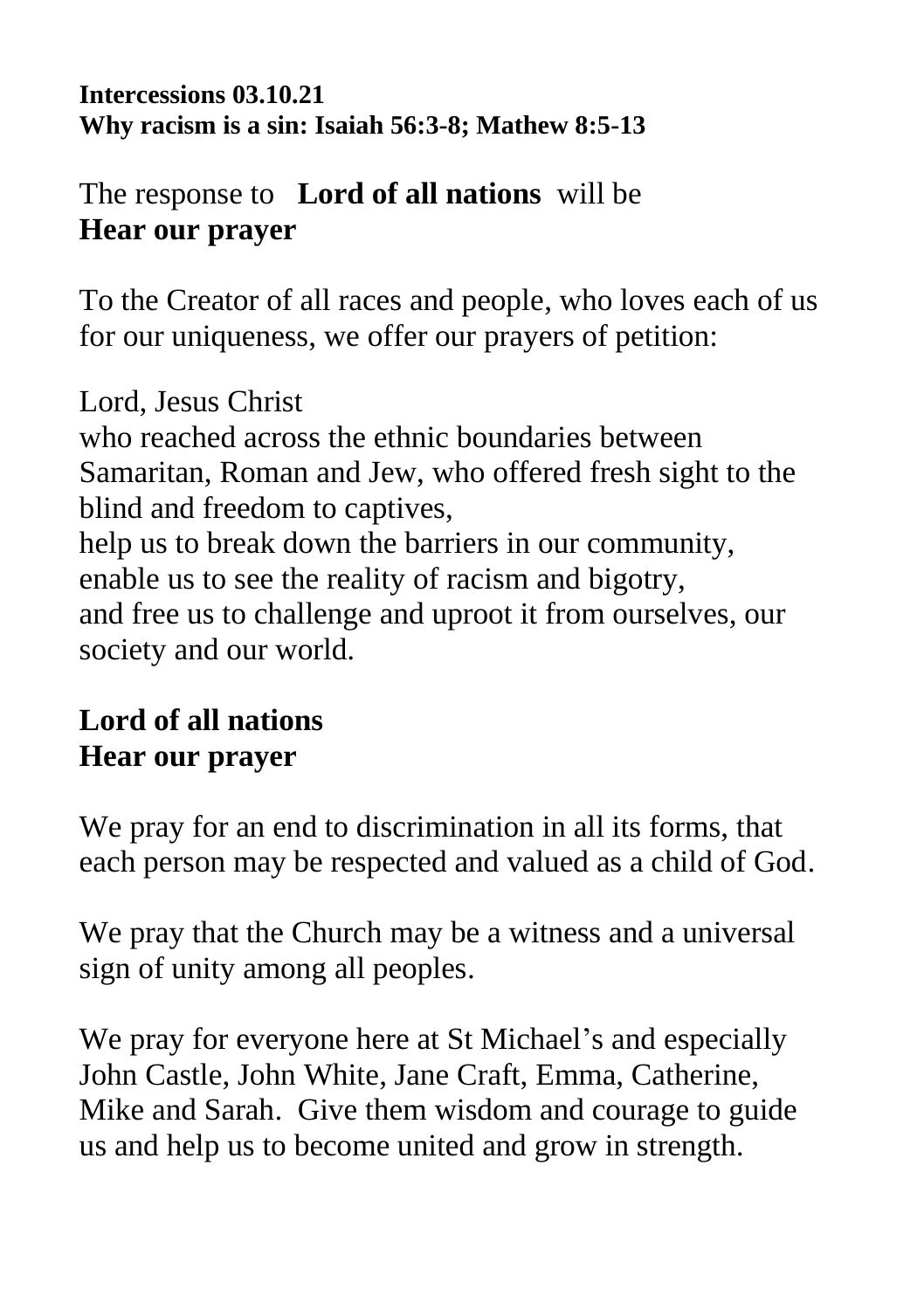We pray for the course, Living in Love and Faith, starting in church on Tuesday. We pray that it will give everyone an opportunity to understand how you encourage us to reach out to all people with love.

Lord Jesus we pray for protection over our children and young people and pray that we can be true witnesses to them of your Love and gentleness. We thank you for the work of our Youth Team and Youth worker and pray that their continued work will go on to help many young people start out on their journey of faith in the world.

## **Lord of all nations Hear our prayer**

We pray for a spirit of forgiveness and reconciliation among people who share a history of mutual mistrust, hatred or aggression. That the victims of racial prejudice may forgive those who persecute them, and that their persecutors may have a change of heart.

We pray for the state of the world and for this country.

Lord we pray for Boris Johnson and his Government as they try to steer the country from one crisis to another.

We pray for those in our community of Sandhurst who need help and support. We pray that as a church we will reach out and help during these difficult times.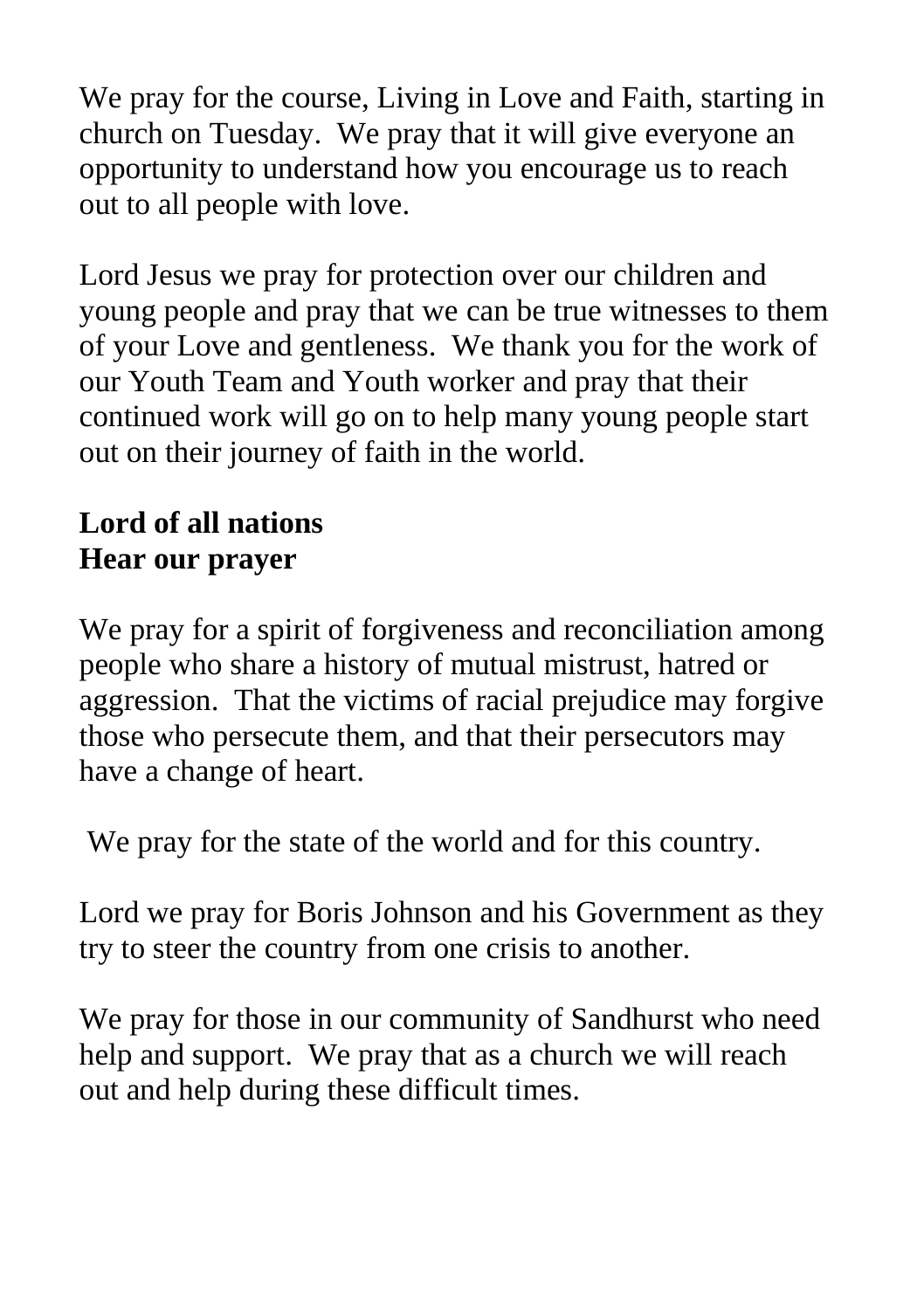We thank you for the work of the Food Banks and specially the one in Crowthorne. Please guide us Lord to help where ever we see a need.

# **Lord of all nations Hear our prayer**

Heavenly Father, giver of life and health: Comfort and relieve those challenged by serious and chronic mental and emotional illnesses. We pray that they will seek the support they need, and ask you to Give your power of healing to those who minister to *their* needs, that *they* may be strengthened in *their* weakness and have confidence in your loving care;

Lord God, whose son, Jesus Christ, understood people's fear and pain before they spoke of them, we pray for those who are sick or in hospital; surround the frightened with your tenderness; give strength to those in pain; hold the weak in your arms of love, and give hope and patience to those who are recovering.

Especially we remember………

# **Lord of all nations Hear our prayer**

We pray for all those who have died in the faith of Christ, that, with all the saints, they may have rest in that place where there is no pain or grief, but life eternal. Especially we remember ………….